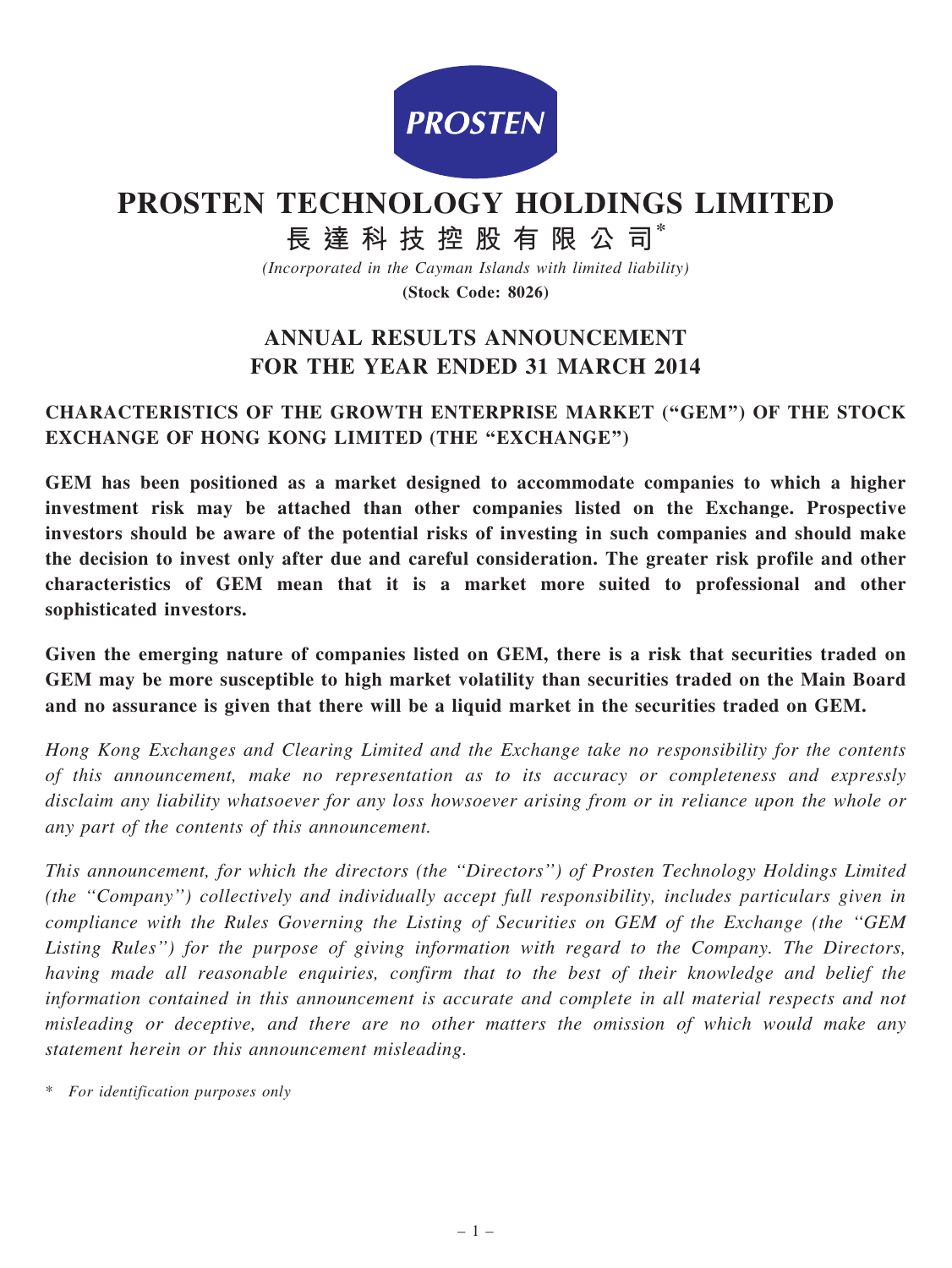# **HIGHLIGHTS**

- . Revenue of the Group for the year ended 31 March 2014 amounted to about HK\$24.2 million, representing a decrease of about 57.6% as compared to last year.
- . The Group's gross profit for the year ended 31 March 2014 was about HK\$12.3 million, decreased by about HK\$15.0 million as compared to last year.
- . Loss attributable to equity holders of the Company for the year ended 31 March 2014 amounted to about HK\$41.6 million, which represented an increase in loss of about HK\$12.2 million as compared to last year.
- . The Board does not recommend the payment of any dividend for the year ended 31 March 2014.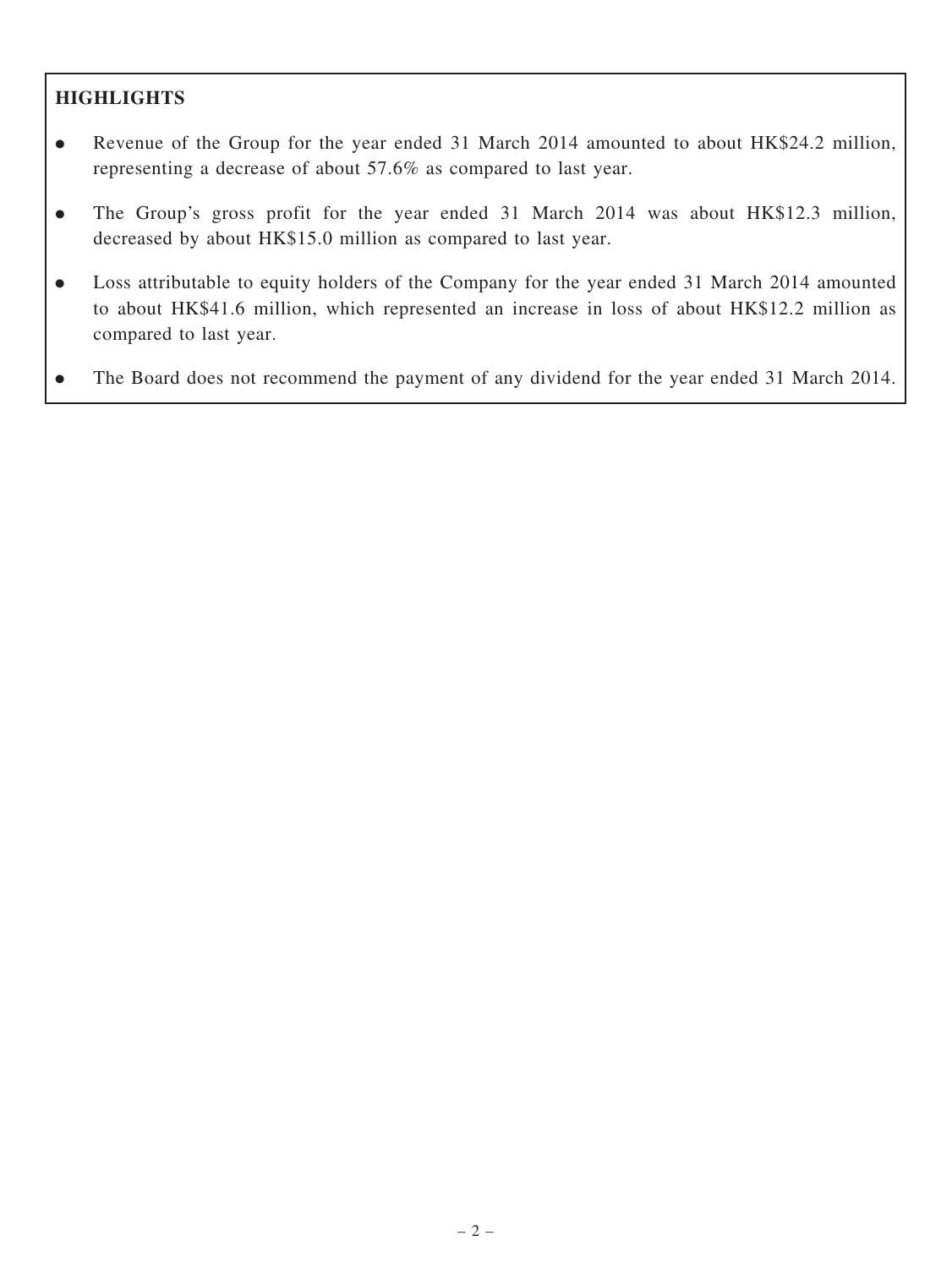# **RESULTS**

The board of Directors (the ''Board'') of the Company is pleased to announce the audited consolidated results of the Company and its subsidiaries (the ''Group'') for the year ended 31 March 2014 together with the comparative audited figures for the year ended 31 March 2013 as follows:

# CONSOLIDATED STATEMENT OF PROFIT OR LOSS AND OTHER COMPREHENSIVE INCOME

Year ended 31 March 2014

|                                                                                                                                                   | <b>Notes</b>   | 2014<br><b>HK\$'000</b>                     | 2013<br>HK\$'000                            |
|---------------------------------------------------------------------------------------------------------------------------------------------------|----------------|---------------------------------------------|---------------------------------------------|
| Revenue                                                                                                                                           | $\overline{4}$ | 24,209                                      | 57,161                                      |
| Cost of sales                                                                                                                                     |                | (11, 919)                                   | (29, 840)                                   |
| Gross profit                                                                                                                                      |                | 12,290                                      | 27,321                                      |
| Other income and gains<br>Selling expenses<br>Administrative expenses<br>Other expenses                                                           | $\overline{4}$ | 1,956<br>(11, 443)<br>(40, 057)<br>(4, 187) | 2,333<br>(15, 149)<br>(38, 242)<br>(5, 444) |
| Finance costs                                                                                                                                     | 5              | (166)                                       | (263)                                       |
| Loss before tax                                                                                                                                   | 6              | (41,607)                                    | (29, 444)                                   |
| Income tax (expense)/credit                                                                                                                       | $\overline{7}$ | (6)                                         | 67                                          |
| Loss for the year attributable to equity holders<br>of the Company                                                                                |                | (41, 613)                                   | (29, 377)                                   |
| Other comprehensive income:<br>Item that may be reclassified subsequently to<br>profit or loss:<br>Exchange differences on translation of foreign |                |                                             |                                             |
| operations                                                                                                                                        |                | 485                                         | 707                                         |
| Total comprehensive expense for the year<br>attributable to equity holders of the Company                                                         |                | (41, 128)                                   | (28, 670)                                   |
| Loss per share attributable to ordinary<br>equity holders of the Company<br><b>Basic</b>                                                          | 8              | $(HK5.50)$ cents                            | $(HK3.88)$ cents                            |
| Diluted                                                                                                                                           |                | N/A                                         | N/A                                         |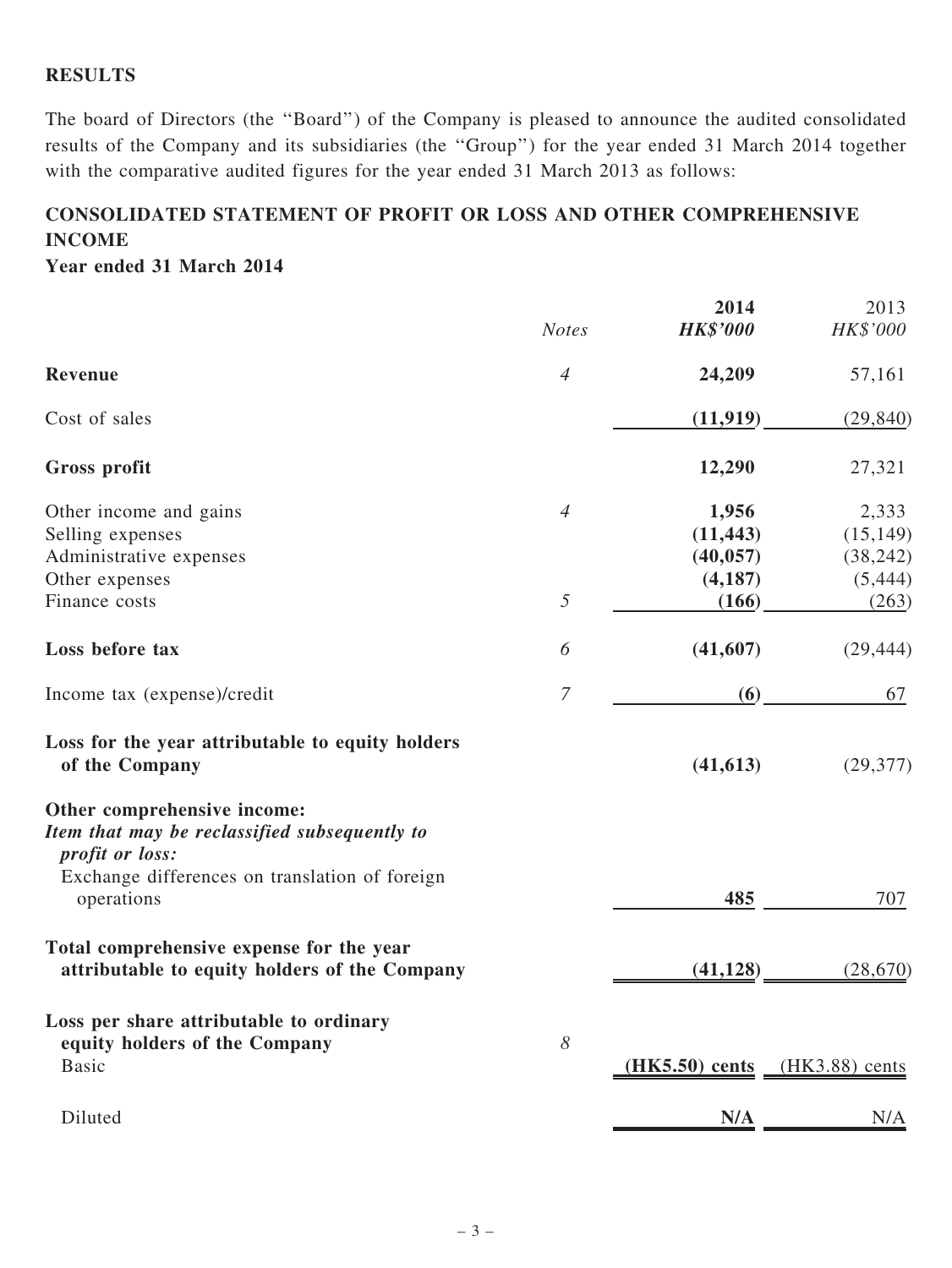# CONSOLIDATED STATEMENT OF FINANCIAL POSITION 31 March 2014

|                                              | <b>Notes</b> | 2014<br><b>HK\$'000</b> | 2013<br>HK\$'000 |
|----------------------------------------------|--------------|-------------------------|------------------|
| <b>NON-CURRENT ASSETS</b>                    |              |                         |                  |
| Property, plant and equipment                |              | 3,373                   | 3,907            |
| Investment property                          |              | 4,767                   | 4,490            |
| Deposits                                     |              | 371                     |                  |
| Available-for-sale investments               |              | 831                     | 831              |
| Goodwill<br>Deferred tax asset               |              | 1,394                   | 1,396            |
|                                              |              |                         |                  |
| Total non-current assets                     |              | 10,736                  | 10,624           |
| <b>CURRENT ASSETS</b>                        |              |                         |                  |
| Trade receivables                            | 9            | 5,197                   | 13,431           |
| Prepayments, deposits and other receivables  |              | 7,835                   | 10,866           |
| Due from Directors                           |              |                         | 655              |
| Pledged deposits                             | 10           | 250                     | 12,740           |
| Cash and cash equivalents                    |              | 12,570                  | 39,050           |
| Total current assets                         |              | 25,852                  | 76,742           |
| <b>CURRENT LIABILITIES</b>                   |              |                         |                  |
| Trade payables                               | 11           | 9,952                   | 12,634           |
| Other payables and accruals                  |              | 11,455                  | 9,443            |
| Due to Directors                             |              | 535                     |                  |
| Interest-bearing bank borrowing, secured     | 12           |                         | 11,400           |
| Tax payable                                  |              | 3,331                   | 3,915            |
| Total current liabilities                    |              | 25,273                  | 37,392           |
| NET CURRENT ASSETS                           |              | 579                     | 39,350           |
|                                              |              |                         |                  |
| <b>TOTAL ASSETS LESS CURRENT LIABILITIES</b> |              | 11,315                  | 49,974           |
| <b>NON-CURRENT LIABILITY</b>                 |              |                         |                  |
| Deferred tax liability                       |              | 499                     | 499              |
| Net assets                                   |              | 10,816                  | 49,475           |
| <b>EQUITY</b>                                |              |                         |                  |
| Equity attributable to equity holders        |              |                         |                  |
| of the Company                               |              |                         |                  |
| Share capital                                | 13           | 75,635                  | 75,635           |
| Reserves                                     |              | (64, 819)               | (26, 160)        |
|                                              |              |                         |                  |
| <b>Total equity</b>                          |              | 10,816                  | <u>49,475</u>    |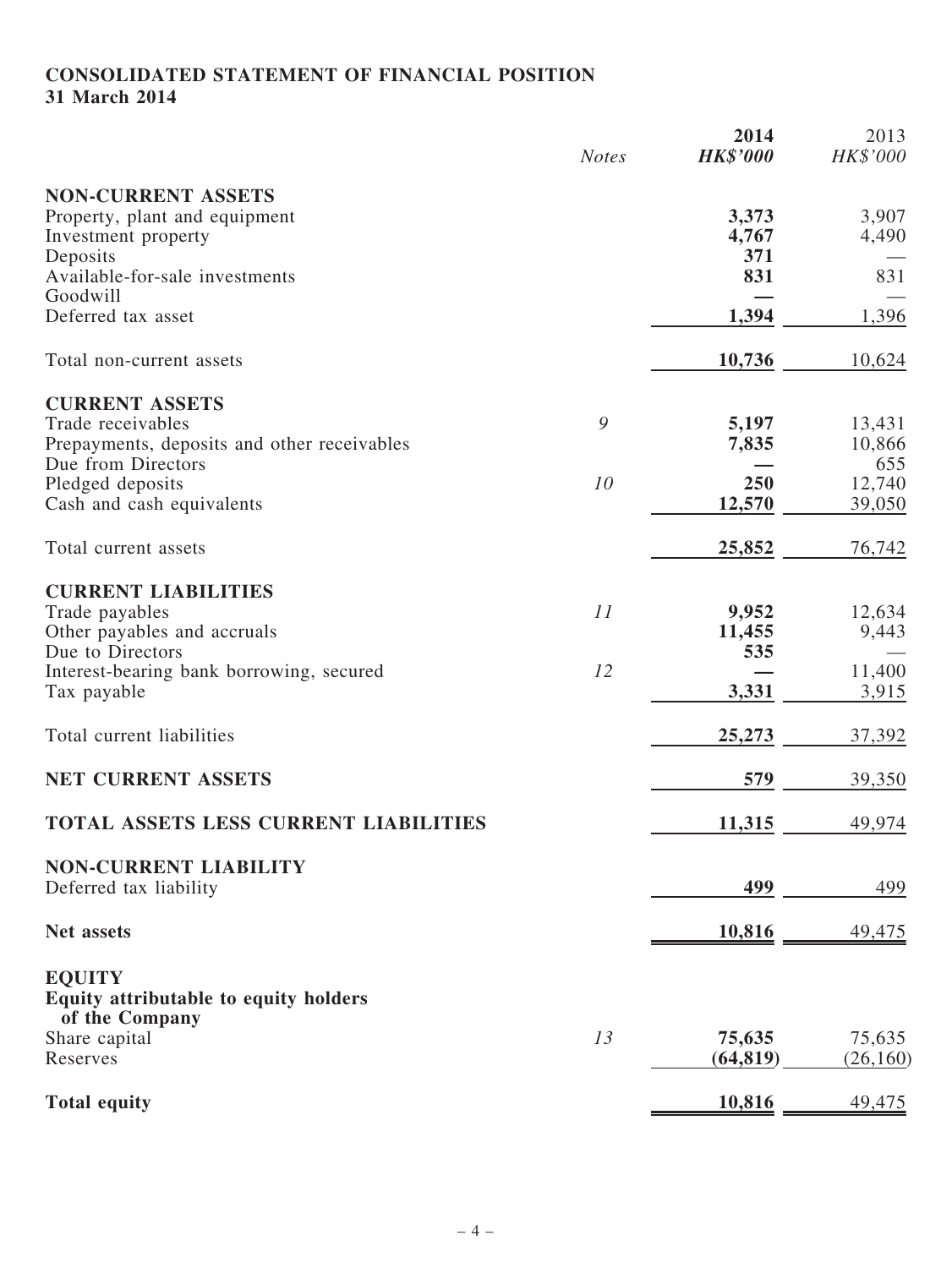## CONSOLIDATED STATEMENT OF CHANGES IN EQUITY Year ended 31 March 2014

|                                                                                                                                             | Attributable to equity holders of the Company |                                                       |                                                        |                                                                   |                                              |                             |                                                |                        |
|---------------------------------------------------------------------------------------------------------------------------------------------|-----------------------------------------------|-------------------------------------------------------|--------------------------------------------------------|-------------------------------------------------------------------|----------------------------------------------|-----------------------------|------------------------------------------------|------------------------|
|                                                                                                                                             |                                               | Share premium<br>capital account<br>HK\$'000 HK\$'000 | <b>Share Statutory</b><br>fund<br>HK\$'000<br>(Note a) | Foreign<br>currency<br>reserve translation<br>reserve<br>(Note b) | <b>Share</b><br>reserve<br>HK\$'000 HK\$'000 | option Accumulated Reserves | losses sub-total<br>HK\$'000 HK\$'000 HK\$'000 | <b>Total</b><br>equity |
| At 1 April 2013                                                                                                                             | 75,635                                        | 372,468                                               | 3,349                                                  | 14,319                                                            | 7,793                                        | (424,089)                   | (26,160)                                       | 49,475                 |
| Loss for the year<br>Other comprehensive income for the year:<br>Exchange differences on translation of                                     |                                               |                                                       |                                                        |                                                                   |                                              | (41, 613)                   | (41, 613)                                      | (41, 613)              |
| foreign operations                                                                                                                          |                                               |                                                       |                                                        | 485                                                               |                                              |                             | 485                                            | 485                    |
| Total comprehensive income/(expense) for<br>the year<br>Equity-settled share option arrangements<br>Transfer of share option reserve on the |                                               |                                                       |                                                        | 485                                                               | 2,469                                        | (41,613)                    | (41, 128)<br>2,469                             | (41, 128)<br>2,469     |
| forfeited share options                                                                                                                     |                                               |                                                       |                                                        |                                                                   | (221)                                        | 221                         |                                                |                        |
| At 31 March 2014                                                                                                                            | 75,635                                        | 372,468                                               | 3,349                                                  | 14,804                                                            | 10,041                                       | (465, 481)                  | (64, 819)                                      | 10,816                 |
| At 1 April 2012                                                                                                                             | 75,635                                        | 372,468                                               | 3,349                                                  | 13,612                                                            | 7,757                                        | (395, 056)                  | 2,130                                          | 77,765                 |
| Loss for the year<br>Other comprehensive income for the year:<br>Exchange differences on translation of                                     |                                               |                                                       |                                                        |                                                                   |                                              | (29, 377)                   | (29, 377)                                      | (29, 377)              |
| foreign operations                                                                                                                          |                                               |                                                       |                                                        | 707                                                               |                                              |                             | 707                                            | 707                    |
| Total comprehensive income/(expense) for<br>the year<br>Equity-settled share option arrangements<br>Transfer of share option reserve on the |                                               |                                                       |                                                        | 707                                                               | 380                                          | (29, 377)                   | (28,670)<br>380                                | (28, 670)<br>380       |
| forfeited share options                                                                                                                     |                                               |                                                       |                                                        |                                                                   | (344)                                        | 344                         |                                                |                        |
| At 31 March 2013                                                                                                                            | 75,635                                        | 372,468                                               | 3,349                                                  | 14,319                                                            | 7,793                                        |                             | $(424,089)$ $(26,160)$                         | 49,475                 |

Notes:

#### (a) Statutory reserve fund

Pursuant to the relevant laws and regulations for business enterprises in the People's Republic of China (the ''PRC''), a portion of the profits of the entities which are registered in the PRC has been transferred to the statutory reserve fund which is restricted as to use. When the balance of such reserve fund reaches 50% of the capital of that entity, any further appropriation is optional. The statutory reserve fund can be utilised, upon approval of the relevant authority, to offset prior years' losses or to increase capital. However, the balance of the statutory reserve fund must be maintained at least 25% of capital after such usage.

(b) Foreign currency translation reserve

Foreign currency translation reserve, represents exchange differences relating to the translation of the net assets of the Group's foreign operations from their functional currencies to the Group's presentation currency (i.e. Hong Kong dollars), are recognised directly in other comprehensive income and accumulated in the foreign currency translation reserve. Such exchange differences accumulated in the foreign currency translation reserve are reclassified to profit or loss on the disposal of the foreign operations.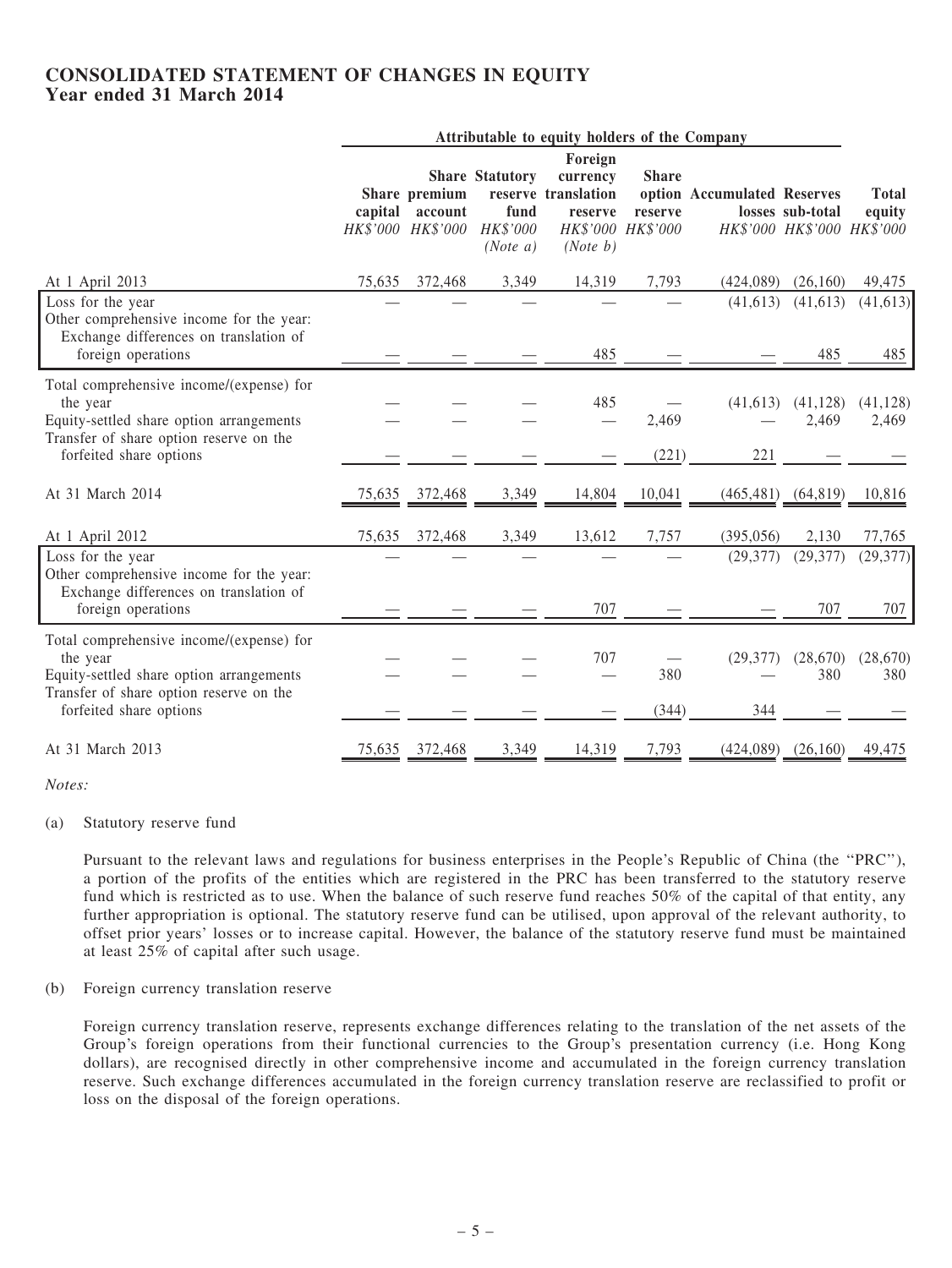#### Notes:

#### 1.1 STATEMENT OF COMPLIANCE

The consolidated financial statements have been prepared in accordance with Hong Kong Financial Reporting Standards (''HKFRSs'') (which include all individual Hong Kong Financial Reporting Standards, Hong Kong Accounting Standards (''HKASs'') and Interpretations (''Ints'') issued by the Hong Kong Institute of Certified Public Accountants (the ''HKICPA''), accounting principles generally accepted in Hong Kong. In addition, the consolidated financial statements include applicable disclosures required by the GEM Listing Rules and the disclosure requirements of the Hong Kong Companies Ordinance.

#### 1.2 BASIS OF PREPARATION

The preparation of the consolidated financial statements in conformity with HKFRSs requires the use of certain critical accounting estimates. It also requires management to exercise its judgement in the process of applying the Group's accounting policies. The measurement basis used in the preparation of the consolidated financial statements is the historical cost convention, except for investment property which has been measured at fair value. These summary of consolidated financial statements are presented in Hong Kong dollars which is also the functional currency of the Company and all values are rounded to the nearest thousand except when otherwise indicated.

The Group's major subsidiaries are operated in the PRC with Renminbi (''RMB'') as their functional currency.

The Group had incurred loss for the year attributable to equity holders of the Company of approximately HK\$41,613,000 (2013: HK\$29,377,000) for the year ended 31 March 2014 and had a net operating cash outflow of approximately HK\$27,313,000 (2013: HK\$25,746,000) during the year ended 31 March 2014. These conditions indicate the existence of a material uncertainty which may cast significant doubt on the Group's ability to continue as a going concern. Therefore, the Group may be unable to realise its assets and discharge its liabilities in the normal course of business. Nevertheless, the Directors are of the opinion that the Group will have sufficient working capital to meet its financial obligations as and when the fall due for the next twelve months from 31 March 2014 on the basis that:

- (a) The management has taken various cost control measures to tighten the costs of operations and reduce various general and administrative expenses; and
- (b) Three of the substantial shareholders of the Company, who beneficially own 296,534,619 ordinary shares of the Company, representing 39.20% of the total issued share capital of the Company on 31 March 2014, agreed to provide financial support and working capital to the Company until the Company has sufficient funds for the continuing operations of the Group so as to meet its liabilities and to pay financial obligations to third parties as and when they fall due to continue as a going concern and carry on its business without a significant curtailment of operations for the twelve months from 31 March 2014.

Accordingly, the Directors are of the opinion that it is appropriate to prepare the Group's consolidated financial statements on a going concern basis. The validity of the going concern assumption on which the consolidated financial statements are prepared is dependent on the successful and favourable outcomes of the steps being taken by the Directors as described above. The consolidated financial statements of the Group have been prepared on a going concern basis and therefore do not include any adjustments relating to the carrying amount and reclassification of assets and liabilities that might be necessary should the Group be unable to continue as a going concern.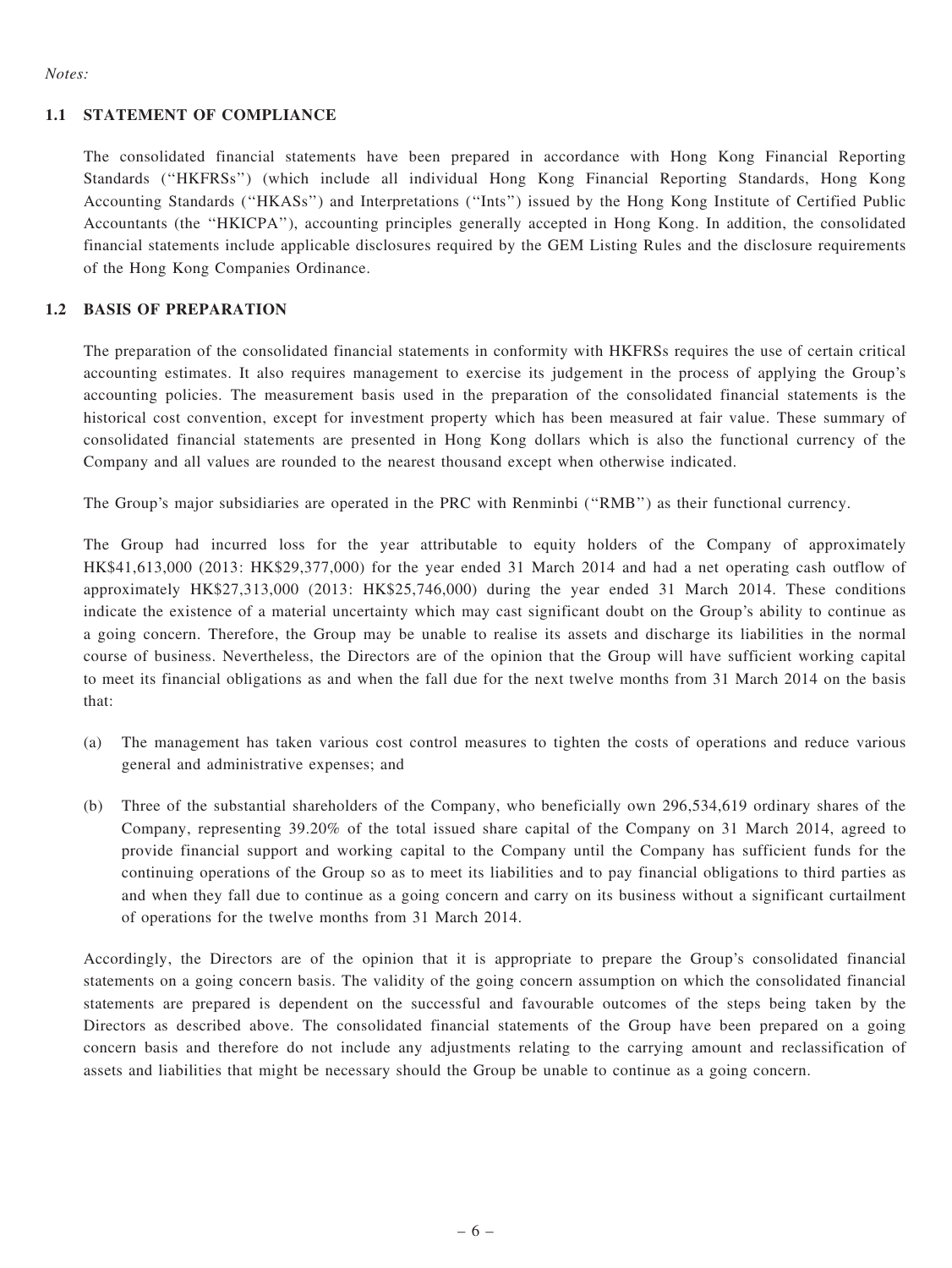#### Basis of consolidation

The consolidated financial statements include the financial statements of the Company and its subsidiaries for the year ended 31 March 2014. The financial statements of the subsidiaries are prepared for the same reporting period as the Company using consistent accounting policies. The results of subsidiaries are consolidated from the date of acquisition, being the date on which the Group obtains control, and continue to be consolidated until the date that such control ceases. All intra-group assets and liabilities, equity, income, expenses and cash flows relating to transactions between members of the Group are eliminated in full on consolidation.

#### 2.1 CHANGES IN ACCOUNTING POLICIES AND DISCLOSURES

In the current year, the Group has applied the following revised HKFRSs issued by the HKICPA, which are relevant to the Group and effective for the first time for the Group's current year's financial statements.

| <b>Amendments to HKAS 1</b>         | Presentation of Financial Statements — Presentation of Items of Other          |
|-------------------------------------|--------------------------------------------------------------------------------|
|                                     | Comprehensive Income                                                           |
| <b>HKAS 19 (2011)</b>               | <i>Employee Benefits</i>                                                       |
| <b>HKAS 27 (2011)</b>               | Separate Financial Statements                                                  |
| <b>HKAS 28 (2011)</b>               | Investments in Associates and Joint Ventures                                   |
| <b>Amendments to HKFRS 7</b>        | Financial Instruments: Disclosures — Offsetting Financial Assets and Financial |
|                                     | Liabilities                                                                    |
| <b>HKFRS 10</b>                     | <b>Consolidated Financial Statements</b>                                       |
| <b>HKFRS 11</b>                     | <i>Joint Arrangements</i>                                                      |
| <b>HKFRS 12</b>                     | Disclosure of Interests in Other Entities                                      |
| <b>HKFRS 13</b>                     | Fair Value Measurement                                                         |
| <b>Amendments to HKFRS 10,</b>      | Consolidated Financial Statements, Joint Arrangements and Disclosure of        |
| <b>HKFRS</b> 11 and <b>HKFRS</b> 12 | Interests in Other Entities — Transition Guidance                              |
| <b>Annual Improvements</b>          | Amendments to a number of HKFRSs issued in June 2012                           |
| 2009–2011 Cycle                     |                                                                                |

Except for the amendments to HKAS 1, the application of these new HKFRSs has no material impact on the results and the financial position of the Group.

The nature of the impending changes in accounting policy on adoption of the amendments to HKAS 1 is described below.

#### Amendments to HKAS 1 Presentation of Items of Other Comprehensive Income

The amendments to HKAS 1 are effective for annual periods beginning on or after 1 July 2012.

The amendments to HKAS 1 introduce new terminology for the statement of comprehensive income and income statement. Under the amendments to HKAS 1, a ''statement of comprehensive income'' is renamed as a ''statement of profit or loss and other comprehensive income'' and an ''income statement'' is renamed as a ''statement of profit or loss''. The amendments to HKAS 1 retain the option to present profit or loss and other comprehensive income in either a single statement or in two separate but consecutive statements. However, the amendments to HKAS 1 require items of other comprehensive income to be grouped into two categories in the other comprehensive income section: (a) items that will not be reclassified subsequently to profit or loss and (b) items that may be reclassified subsequently to profit or loss when specific conditions are met. Income tax on items of other comprehensive income is required to be allocated on the same basis. The amendments do not change the option to present items of other comprehensive income either before tax or net of tax.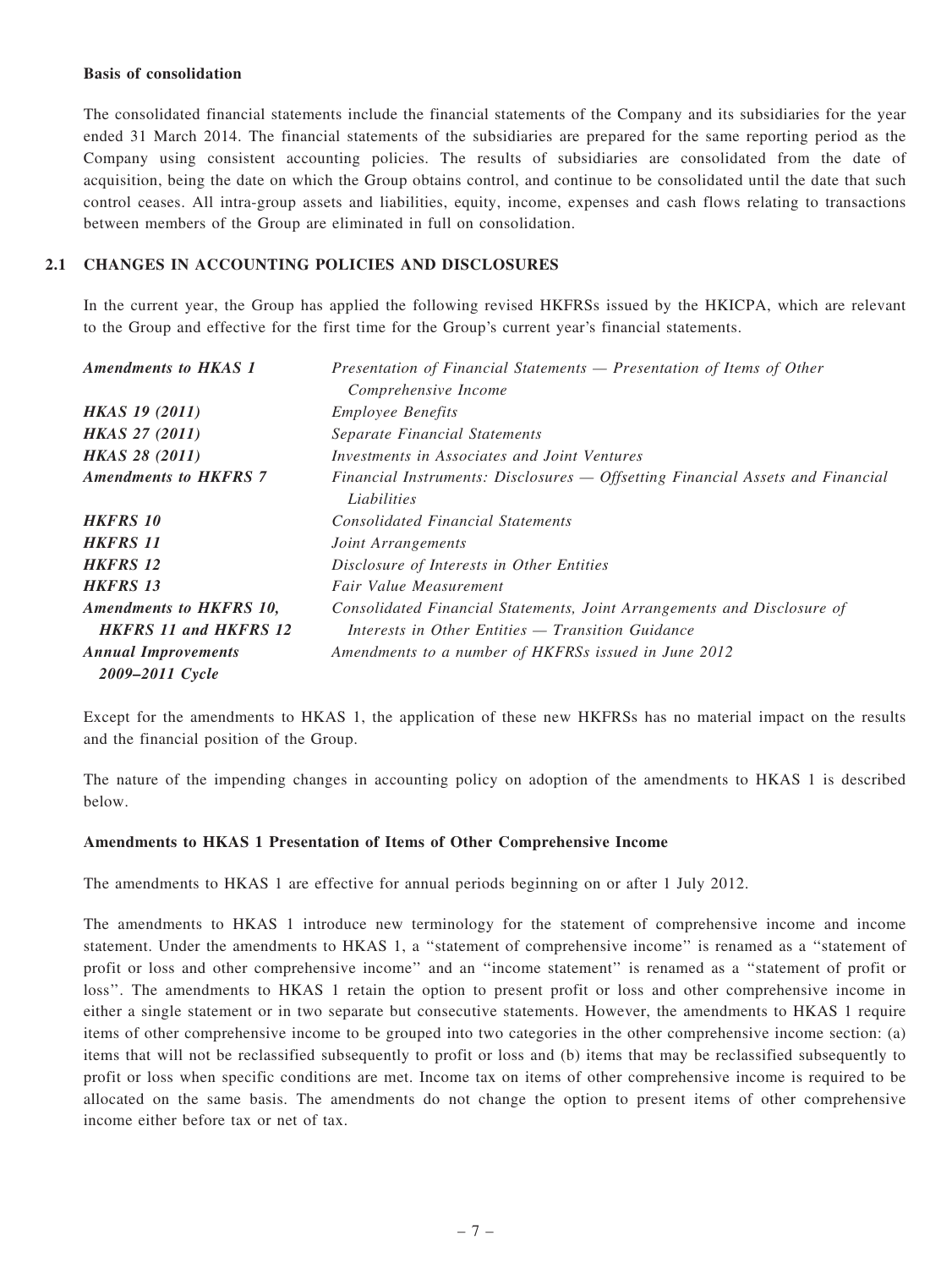#### 2.2 HONG KONG FINANCIAL REPORTING STANDARDS ISSUED BUT NOT YET EFFECTIVE

The Group has not applied or early adopted the following new or revised HKFRSs (including their consequential amendments) that have been issued but not yet effective in these consolidated financial statements. The name and principal nature of pronouncements which may be relevant to the Group are set out below.

| Name of HKFRS                                                                                                                           | Principal nature                                                                                                                                                                                 |
|-----------------------------------------------------------------------------------------------------------------------------------------|--------------------------------------------------------------------------------------------------------------------------------------------------------------------------------------------------|
| Effective for annual periods beginning on or after 1 January 2014:                                                                      |                                                                                                                                                                                                  |
| <b>Amendments to HKAS 32</b><br>Financial Instruments: Presentation $-$ Offsetting<br><b>Financial Assets and Financial Liabilities</b> | The amendments mainly clarify the requirements for offsetting<br>financial instruments.                                                                                                          |
| <b>Amendments to HKAS 36</b><br>Impairment of Assets - Recoverable Amount<br>Disclosures for Non-financial Assets                       | The amendments mainly contain certain disclosure requirements<br>of information about the recoverable amount of impaired assets if<br>that amount is based on fair value less costs of disposal. |
| HK (IFRIC)-Int 21<br>Levies                                                                                                             | It addresses how an entity should account for liabilities to pay<br>levies imposed by governments, other than income taxes, in its<br>financial statements.                                      |

#### Mandatory effective date yet to be determined but is available for adoption:

| <b>HKFRS 9</b>                                | It revises the basis in determining whether a financial asset is                                                                 |
|-----------------------------------------------|----------------------------------------------------------------------------------------------------------------------------------|
| <b>Financial Instruments</b>                  | measured at amortised cost or fair value by the way an entity<br>manages its financial instruments and the contractual cash flow |
|                                               | characteristics of the financial assets.                                                                                         |
| <b>Additions to HKFRS 9</b>                   | The additions mainly prescribe requirements on the accounting for                                                                |
| Financial Instruments — Financial Liabilities | financial liabilities.                                                                                                           |

Apart from the above, the HKICPA has issued Improvements to HKFRSs pursuant to the Annual Improvements Projects: Annual Improvements to HKFRSs 2010–2012 Cycle and Annual Improvements to HKFRSs 2011–2013 Cycle, which contain amendments to HKFRS 1, HKFRS 2, HKFRS 3, HKFRS 8, HKFRS 13, HKAS 16, HKAS 24, HKAS 38 and HKAS 40. Those amendments that may relevant to the Group are as follows:

| Name of HKFRS                | Principal nature                                                  |
|------------------------------|-------------------------------------------------------------------|
| <b>Amendments to HKFRS 2</b> | The amendments mainly amend the definitions of "vesting"          |
| <b>Share-based Payment</b>   | condition" and "market condition" and add definitions for         |
|                              | "performance condition" and "service condition". An entity        |
|                              | should apply that amendments to share-based payment               |
|                              | transactions for which the grant date is on or after 1 July 2014. |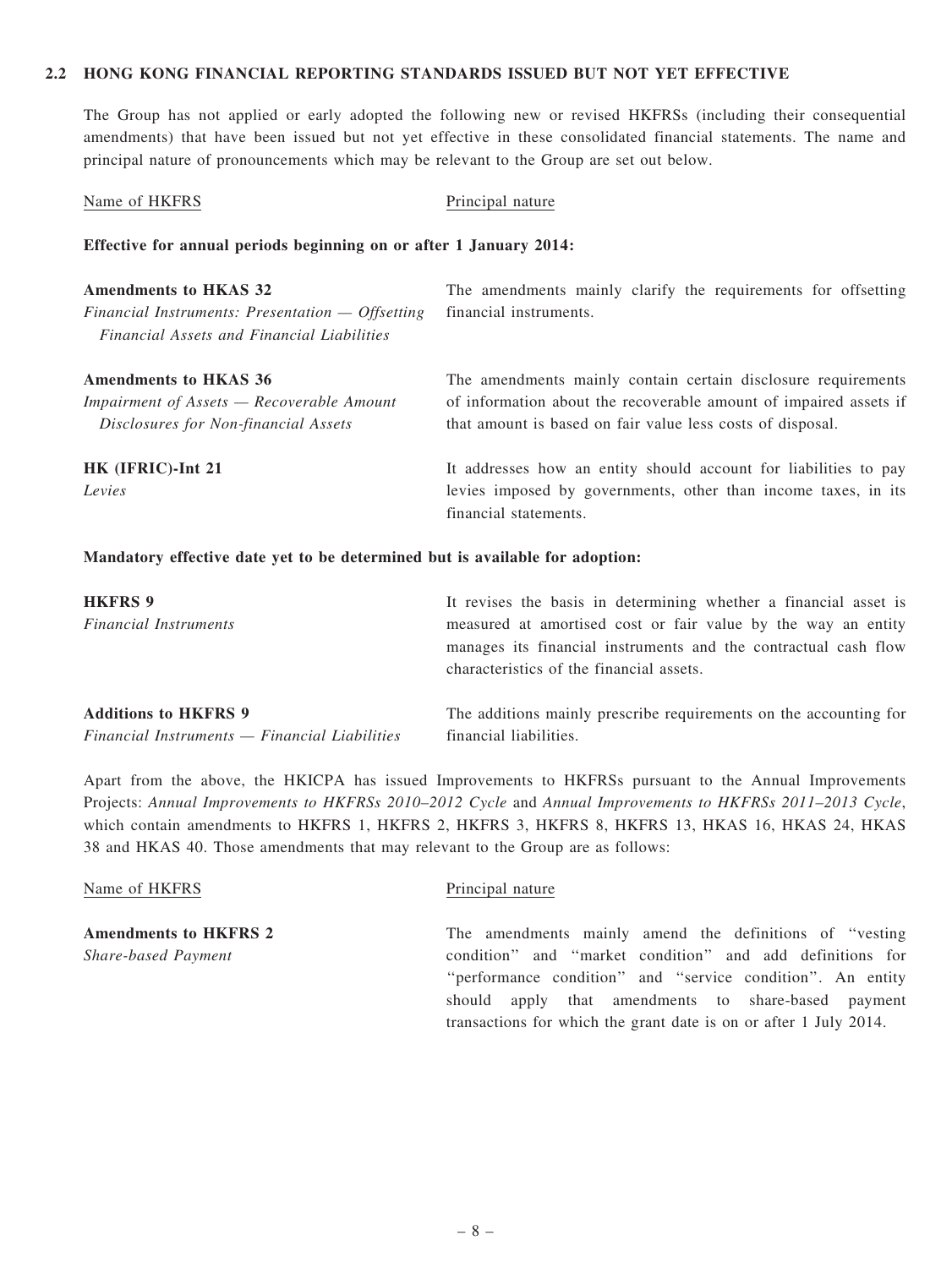| <b>Amendments to HKFRS 3</b><br><b>Business Combinations</b> | One of those amendments requires contingent consideration that is<br>classified as an asset or a liability to be measured at fair value at<br>each reporting date. An entity shall apply this amendment<br>prospectively to business combinations for which the acquisition<br>date is on or after 1 July 2014. |
|--------------------------------------------------------------|-----------------------------------------------------------------------------------------------------------------------------------------------------------------------------------------------------------------------------------------------------------------------------------------------------------------|
|                                                              | Further amendments to HKFRS 3 clarify that HKFRS 3 excludes<br>from its scope the accounting for the formation of a joint<br>arrangement in the financial statements of the joint arrangement<br>itself.                                                                                                        |
| <b>Amendments to HKFRS 8</b>                                 | The amendments were mainly about the disclosures related to                                                                                                                                                                                                                                                     |
| <b>Operating Segments</b>                                    | aggregation of operating segments, and reconciliation of segment<br>assets.                                                                                                                                                                                                                                     |
| <b>Amendments to HKFRS 13</b>                                | The amendments mainly clarify that issuing HKFRS 13 and                                                                                                                                                                                                                                                         |
| Fair Value Measurement                                       | amending HKFRS 9 and HKAS 39 did not remove the ability to<br>measure certain short-term receivables and payables on an<br>undiscounted basis (amends basis for conclusions only). They<br>also clarify the scope of the portfolio exception.                                                                   |
| <b>Amendments to HKAS 16</b>                                 | The amendments mainly clarify that the gross amount of property,                                                                                                                                                                                                                                                |
| Property, Plant and Equipment                                | plant and equipment is adjusted in a manner consistent with a<br>revaluation of the carrying amount.                                                                                                                                                                                                            |
| <b>Amendments to HKAS 24</b>                                 | The amendments mainly clarify how payments to entities                                                                                                                                                                                                                                                          |
| <b>Related Party Disclosures</b>                             | providing management services are to be disclosed.                                                                                                                                                                                                                                                              |
| <b>Amendments to HKAS 40</b><br><b>Investment Property</b>   | The amendments mainly clarify the interrelationship of HKFRS 3<br>and HKAS 40 when classifying property as investment property<br>or owner-occupied property.                                                                                                                                                   |

Except for those specifically stated above, the amendments contained in Annual Improvements to HKFRSs 2010–2012 Cycle and Annual Improvements to HKFRSs 2011–2013 Cycle are effective for annual periods beginning on or after 1 July 2014, although entities are permitted to apply them earlier.

The Group is currently assessing the impact of these new or revised HKFRSs upon their initial application but is not yet in a position to state whether they would have any significant impact in its results of operation and financial position. It is anticipated that all of the pronouncements will be adopted in the Group's accounting policy in the accounting period when they first becomes effective.

#### 3. OPERATING SEGMENT INFORMATION

The Group has only one single operating segment as the Group is principally engaged in wireless value-added services and related business which is the basis to allocate resources and assess performance. No geographical information is presented as the Group's customers and operations and assets are located in the Mainland China.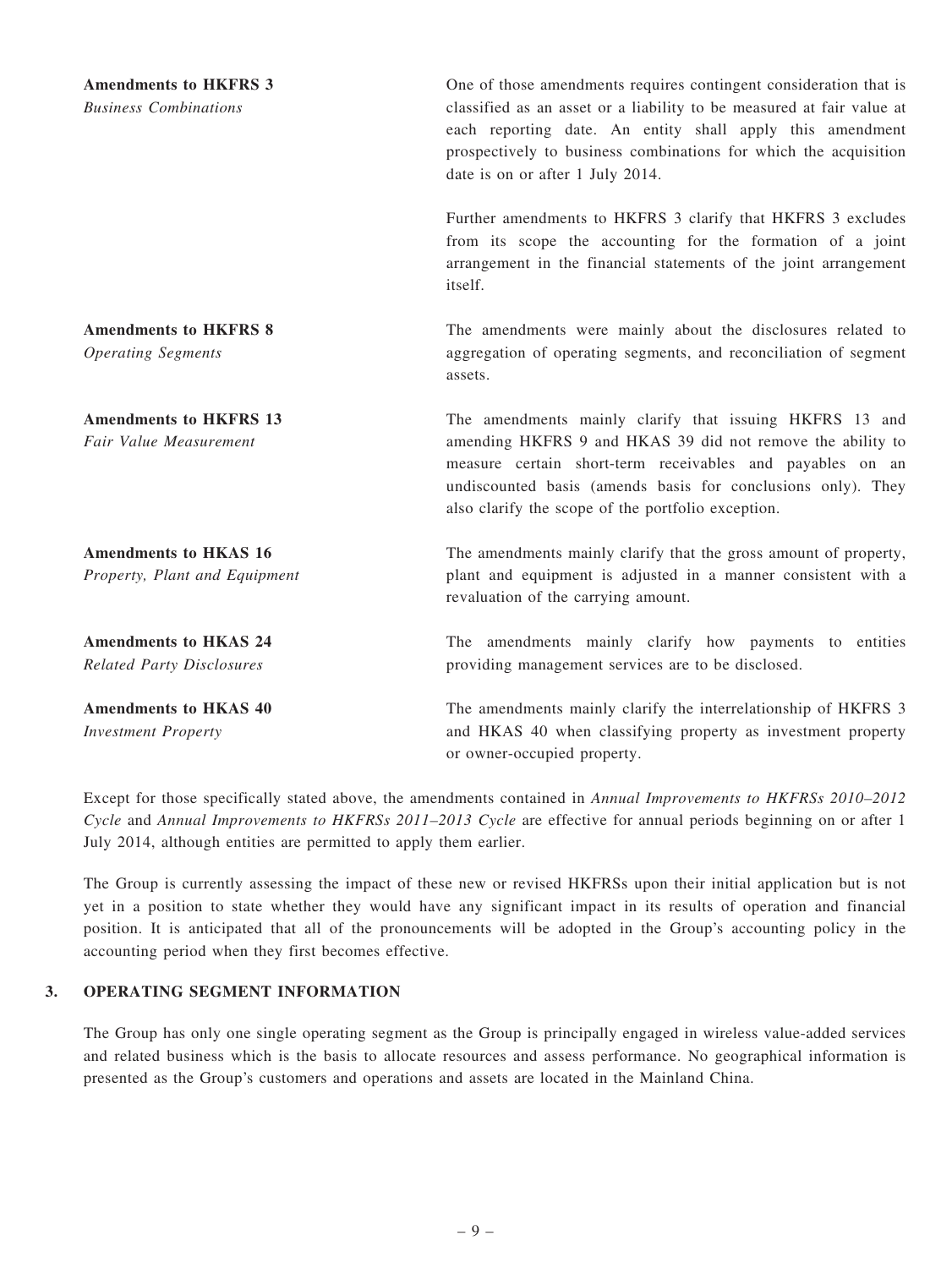#### Information about major customers

During the year ended 31 March 2014, revenue of approximately HK\$13,329,000 (2013: HK\$20,337,000) and approximately HK\$4,949,000 (2013: HK\$15,027,000) were derived from services rendered to two (2013: two) customers. No other single customer contributed 10% or more to the Group's revenue for both the year ended 31 March 2014 and 2013.

#### 4. REVENUE, OTHER INCOME AND GAINS

Revenue, which is also the Group's turnover, represents the net invoiced value of services rendered during the years.

An analysis of the Group's revenue, other income and gains is as follows:

|                                                            | 2014             | 2013     |
|------------------------------------------------------------|------------------|----------|
|                                                            | <b>HK\$'000</b>  | HK\$'000 |
| Revenue                                                    |                  |          |
| Services income                                            | 24,209           | 57,161   |
| Other income and gains                                     |                  |          |
| Bank interest income                                       | 503              | 528      |
| Investment income                                          | 494              | 477      |
| Net foreign exchange gains                                 | 88               |          |
| Gain on disposal of items of property, plant and equipment | 51               |          |
| Fair value gain on an investment property                  | 284              | 991      |
| Others                                                     | 536              | 337      |
|                                                            | 1,956            | 2,333    |
|                                                            | 26,165           | 59,494   |
|                                                            |                  |          |
| <b>FINANCE COSTS</b><br>5.                                 |                  |          |
| An analysis of finance costs is as follows:                |                  |          |
|                                                            | 2014             | 2013     |
|                                                            | <b>HK\$'000</b>  | HK\$'000 |
| Interest on:                                               |                  |          |
| bank borrowing wholly repayable within five years          | 164              | 165      |
| bank overdrafts                                            | $\boldsymbol{2}$ | 98       |
| Total borrowing costs                                      | 166              | 263      |
|                                                            |                  |          |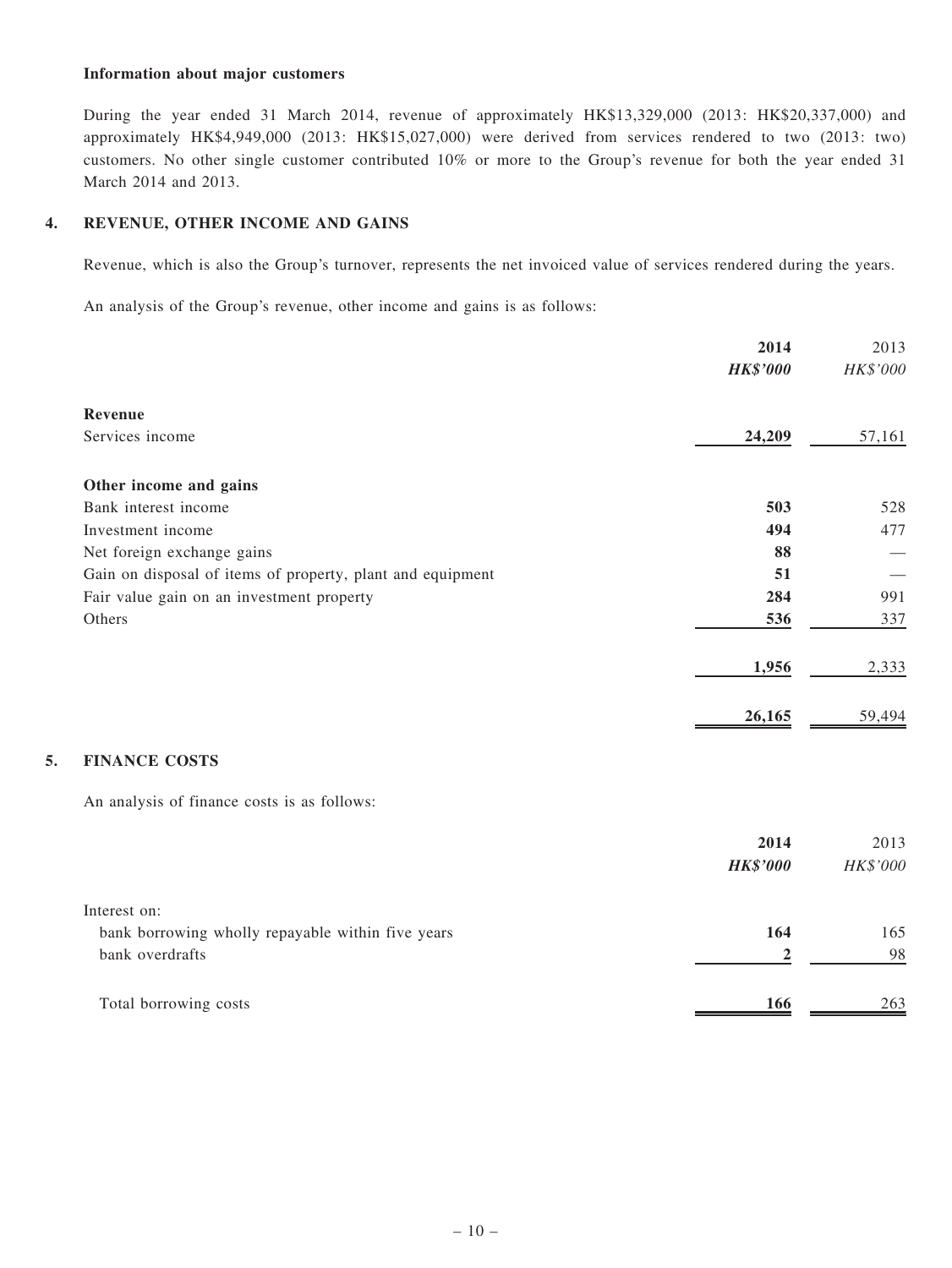### 6. LOSS BEFORE TAX

The Group's loss before tax is arrived at after charging/(crediting):

|                                                                               | 2014            | 2013     |
|-------------------------------------------------------------------------------|-----------------|----------|
|                                                                               | <b>HK\$'000</b> | HK\$'000 |
| Cost of services provided*                                                    | 11,919          | 29,840   |
| Depreciation*                                                                 | 1,568           | 1,504    |
| Minimum lease payments under operating leases in respect of:                  |                 |          |
| Land and buildings                                                            | 2,707           | 2,583    |
| Motor vehicles                                                                |                 | 111      |
| Auditors' remuneration                                                        | 550             | 550      |
| Employee benefits expense (including Directors' remuneration) <sup>*#</sup> : |                 |          |
| Wages, salaries, allowances and benefits in kind                              | 22,759          | 23,628   |
| Equity-settled share option arrangements                                      | 2,469           | 380      |
| Pension scheme contributions (defined contribution schemes)                   | 2,858           | 3,920    |
| Severance payments                                                            | 632             | 155      |
|                                                                               | 28,718          | 28,083   |
| Exchange (gains)/losses, net                                                  | (88)            | 53       |
| Impairment allowances on trade receivables                                    | 1,348           | 730      |
| Impairment on other receivables                                               | 818             |          |
| Gain on disposal of items of property, plant and equipment                    | (51)            |          |
| Research and development costs <sup>#</sup>                                   | 3,368           | 4,646    |
| Bank interest income                                                          | (503)           | (528)    |
| Investment income                                                             | (494)           | (477)    |
| Fair value gain on an investment property                                     | (284)           | (991)    |

\* The cost of services provided includes depreciation and employee benefits expense totalling approximately HK\$4,570,000 for the year ended 31 March 2014 (2013: HK\$4,412,000), which is also included in the respective total amount separately disclosed above.

# The research and development costs for the year include approximately HK\$3,365,000 (2013: HK\$4,646,000) relating to employee benefits expense for research and development activities, which is also included in the employee benefits expense separately disclosed above.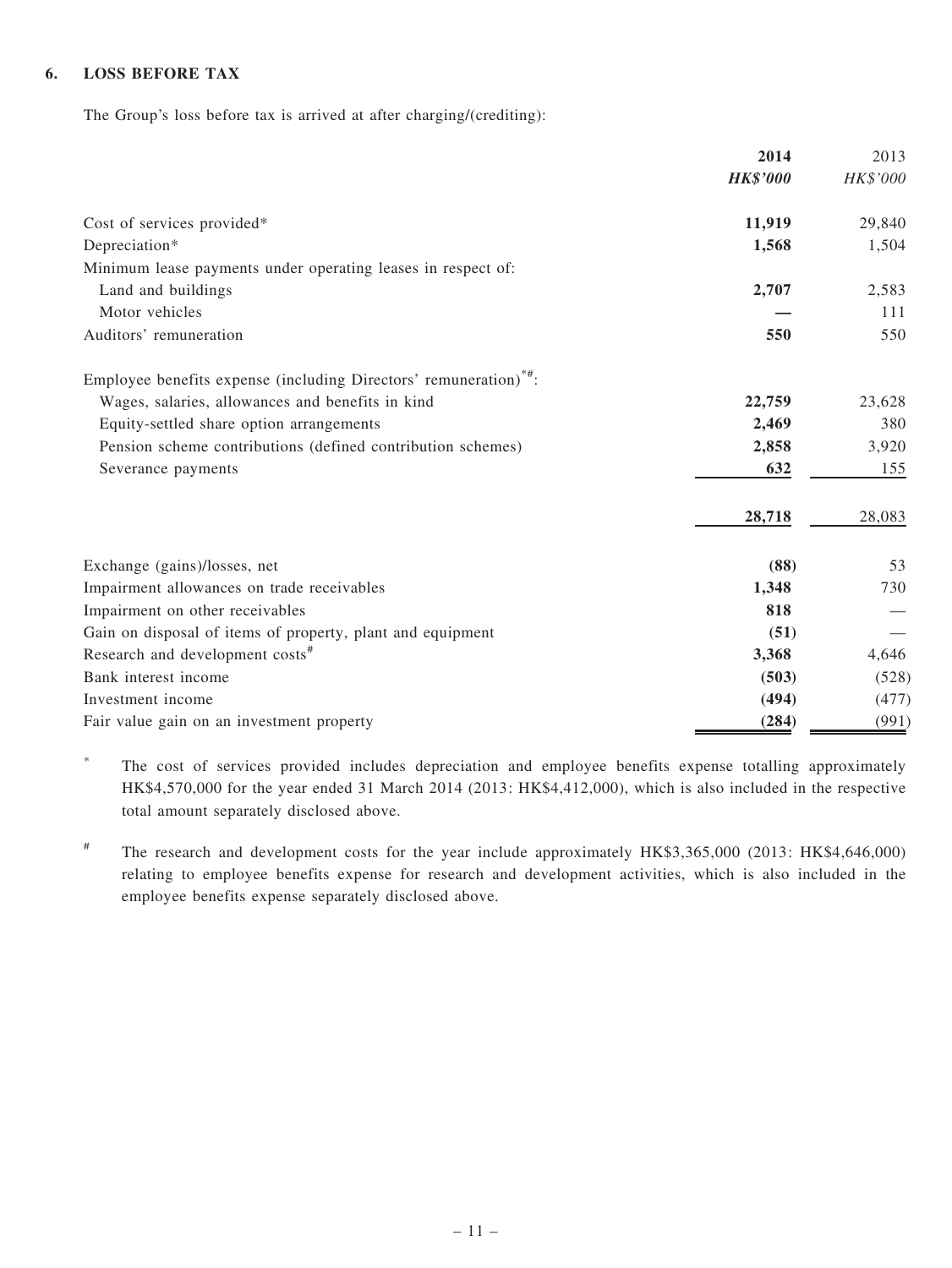#### 7. INCOME TAX (EXPENSE)/CREDIT

Hong Kong profits tax has not been provided as the Group did not generate any assessable profits arising in Hong Kong for the years ended 31 March 2014 and 2013. The under-provision of Hong Kong profits tax for the year ended 31 March 2013 represented Hong Kong profits tax calculated at the rate of 16.5% on the assessable profits arising in Hong Kong for the year ended 31 March 2012. Taxes on profits assessable elsewhere have been calculated at the rates of tax prevailing in the countries or jurisdictions in which the Group operates.

|                                           | 2014            | 2013     |
|-------------------------------------------|-----------------|----------|
|                                           | <b>HK\$'000</b> | HK\$'000 |
| Current — Hong Kong:                      |                 |          |
| Under-provision in prior years            |                 | 1        |
| Current — Elsewhere:                      |                 |          |
| Charge for the year                       | 6               | 6        |
| Deferred                                  |                 | (74)     |
| Total tax charged/(credited) for the year |                 | (67)     |

#### 8. LOSS PER SHARE ATTRIBUTABLE TO ORDINARY EQUITY HOLDERS OF THE COMPANY

The calculation of the basic loss per share amounts is based on the loss for the year attributable to ordinary equity holders of the Company of approximately HK\$41,613,000 (2013: HK\$29,377,000), and the numbers of ordinary shares of 756,355,000 (2013: 756,355,000) in issue during the year.

Diluted loss per share has not been disclosed as no dilutive potential equity shares in existence as at 31 March 2014 and 2013.

#### 9. TRADE RECEIVABLES

An aged analysis of the Group's trade receivables, net of impairment allowances, based on the month in which the services were rendered, is as follows:

|                        | 2014            | 2013     |
|------------------------|-----------------|----------|
|                        | <b>HK\$'000</b> | HK\$'000 |
| Within 3 months        | 3,433           | 9,943    |
| 4 to 6 months          | 922             | 2,020    |
| 7 to 12 months         | 670             | 927      |
| Over 1 year            | 172             | 541      |
| Trade receivables, net | 5,197           | 13,431   |

The Group's trade receivables, which generally have credit terms of one month to three months (2013: one month to three months) pursuant to the provisions of the relevant contracts, are recognised based on services rendered and carried at the original invoice amount, and an estimate of impairment of trade receivables is made and deducted when collection of the full amount is no longer probable.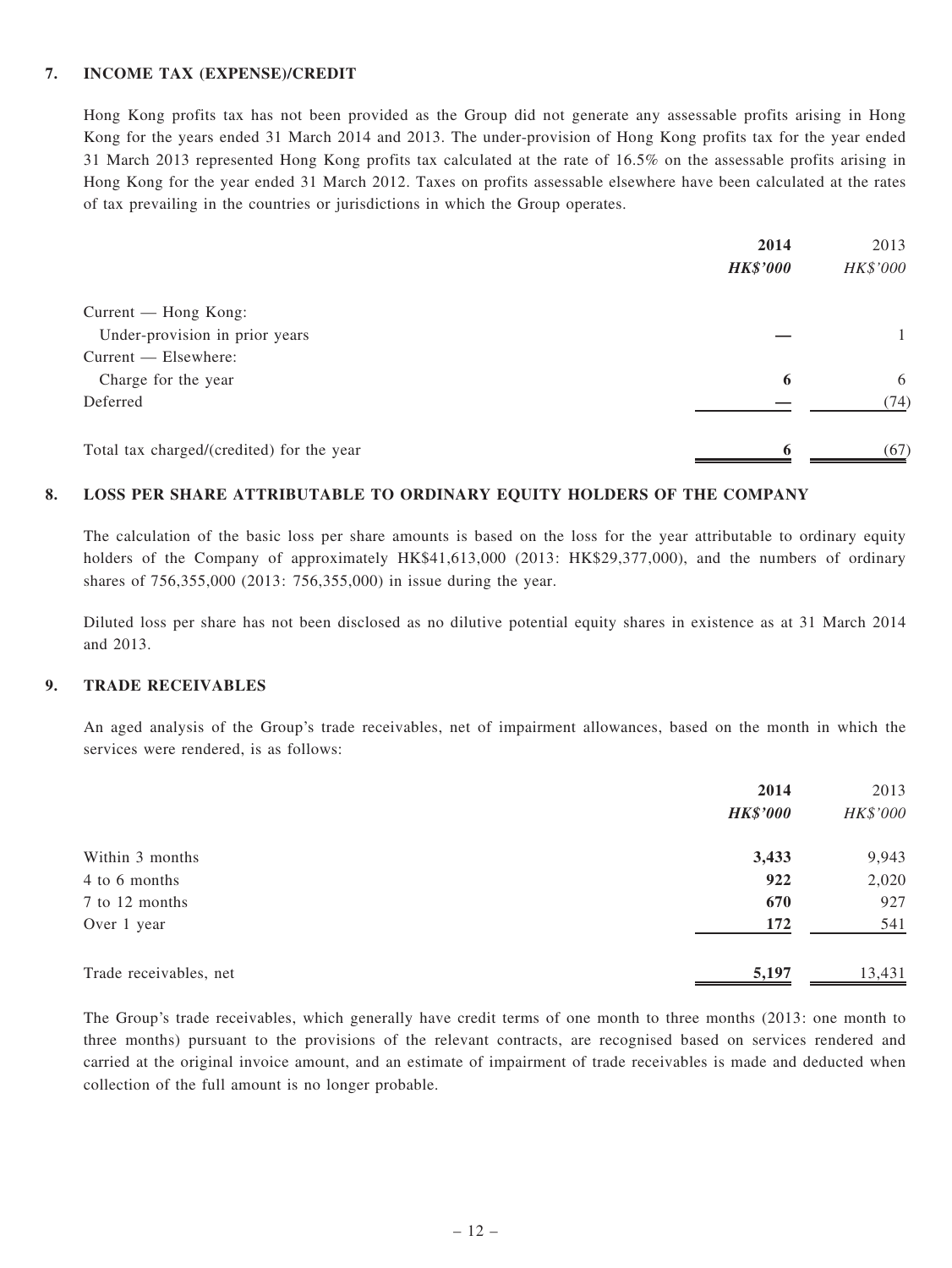#### 10. PLEDGED DEPOSITS

At 31 March 2013, pledged deposits represent deposits pledged to banks to secure a bank loan and other banking facilities granted to the Group. The pledged deposit for the bank loan was released upon full repayment during the year. The pledged deposit remained at 31 March 2014 represented deposit pledged to other banking facilities.

### 11. TRADE PAYABLES

An aged analysis of the Group's trade payables, based on the month in which the services were rendered, is as follows:

|                 | 2014<br><b>HK\$'000</b> | 2013<br>HK\$'000 |
|-----------------|-------------------------|------------------|
| Within 3 months | 50                      | 3,945            |
| 4 to 6 months   | 59                      | 5,057            |
| 7 to 12 months  | 3,582                   | 165              |
| Over 1 year     | 6,261                   | 3,467            |
|                 | 9,952                   | 12,634           |

#### 12. INTEREST-BEARING BANK BORROWING, SECURED

At 31 March 2013, the Group had a secured bank borrowing with remaining balance of approximately HK\$11,400,000. The bank borrowing was repayable within one year, bore interest at HIBOR plus 2% per annum and was secured by a pledge deposit of approximately HK\$12,500,000. During the year ended 31 March 2014, the bank loan was fully repaid.

#### 13. SHARE CAPITAL

|                                                                      | 2014            | 2013     |
|----------------------------------------------------------------------|-----------------|----------|
|                                                                      | <b>HK\$'000</b> | HK\$'000 |
| Authorised:                                                          |                 |          |
| 2,500,000,000 (2013: 2,500,000,000) ordinary shares of HK\$0.10 each | 250,000         | 250,000  |
|                                                                      |                 |          |
| Issued and fully paid:                                               |                 |          |
| 756,355,000 (2013: 756,355,000) ordinary shares of HK\$0.10 each     | 75,635          | 75,635   |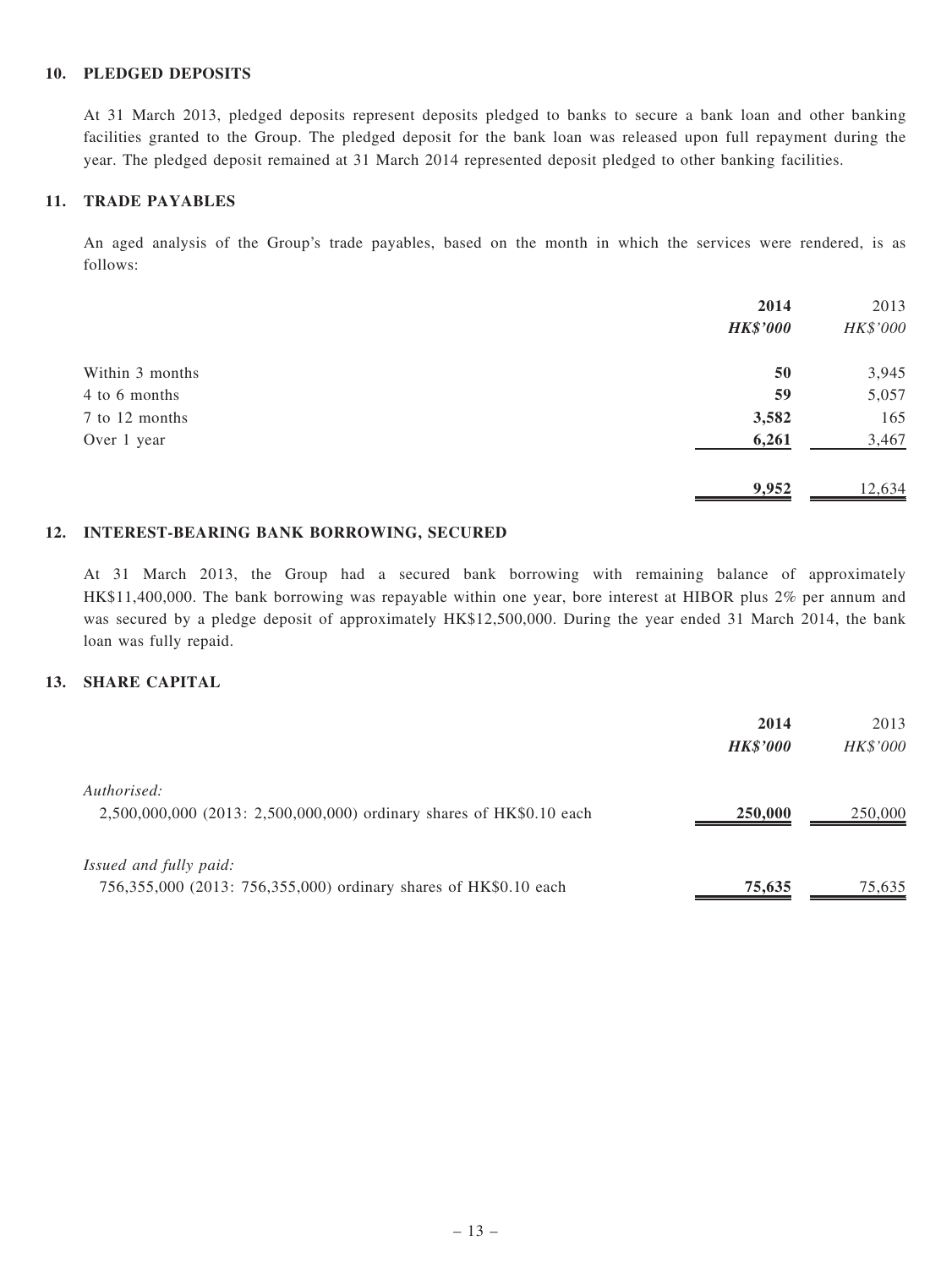## DIVIDEND

The Board does not recommend the payment of any dividend for the year ended 31 March 2014 (2013: nil).

# AUDIT OPINION

The auditors of the Group have issued an opinion with emphasis of matter on the consolidated financial statements of the Group for the year under audit. An extract of the auditors' report is set out in the section headed "EXTRACT OF THE AUDITORS' REPORT" below.

# EXTRACT OF THE AUDITORS' REPORT

## Opinion

In our opinion, the consolidated financial statements give a true and fair view of the state of affairs of the Company and of the Group as at 31 March 2014, and of the Group's loss and cash flows for the year then ended in accordance with Hong Kong Financial Reporting Standards and have been properly prepared in accordance with the disclosure requirements of the Hong Kong Companies Ordinance.

## Emphasis of Matter

Without qualifying our opinion, we draw attention to note 2.1<sup>\*</sup> to the consolidated financial statements, which states that the Group incurred a net loss of approximately HK\$41,613,000 during the year ended 31 March 2014. This condition, along with other matters set forth in note 2.1\* to the consolidated financial statements, indicate the existence of a material uncertainty which may cast doubt about the Group's ability to continue as a going concern.

\* As reproduced in note 1.2 of this announcement

# MANAGEMENT DISCUSSION AND ANALYSIS

## Financial Review

## Revenue

During the year, wireless music search services (''WMS Services'') remained as the major income stream of the Group. The volatility and unstable market policies from telecommunication operators in the PRC brought about most difficult business environment to the industry than ever. Prosten is not immune to the impact of the increase in already stringent supervision. Furthermore, for the past few years, technology has transformed the way we communicate, in part due to the advent of the Internet to our mobile phones. The emerging technologies changed the overall communication mode and habits of end-users. As the industry's competitive landscape are going through significant structural changes, traditional wireless value-added service providers like us are unavoidably experiencing downward pressure from the market.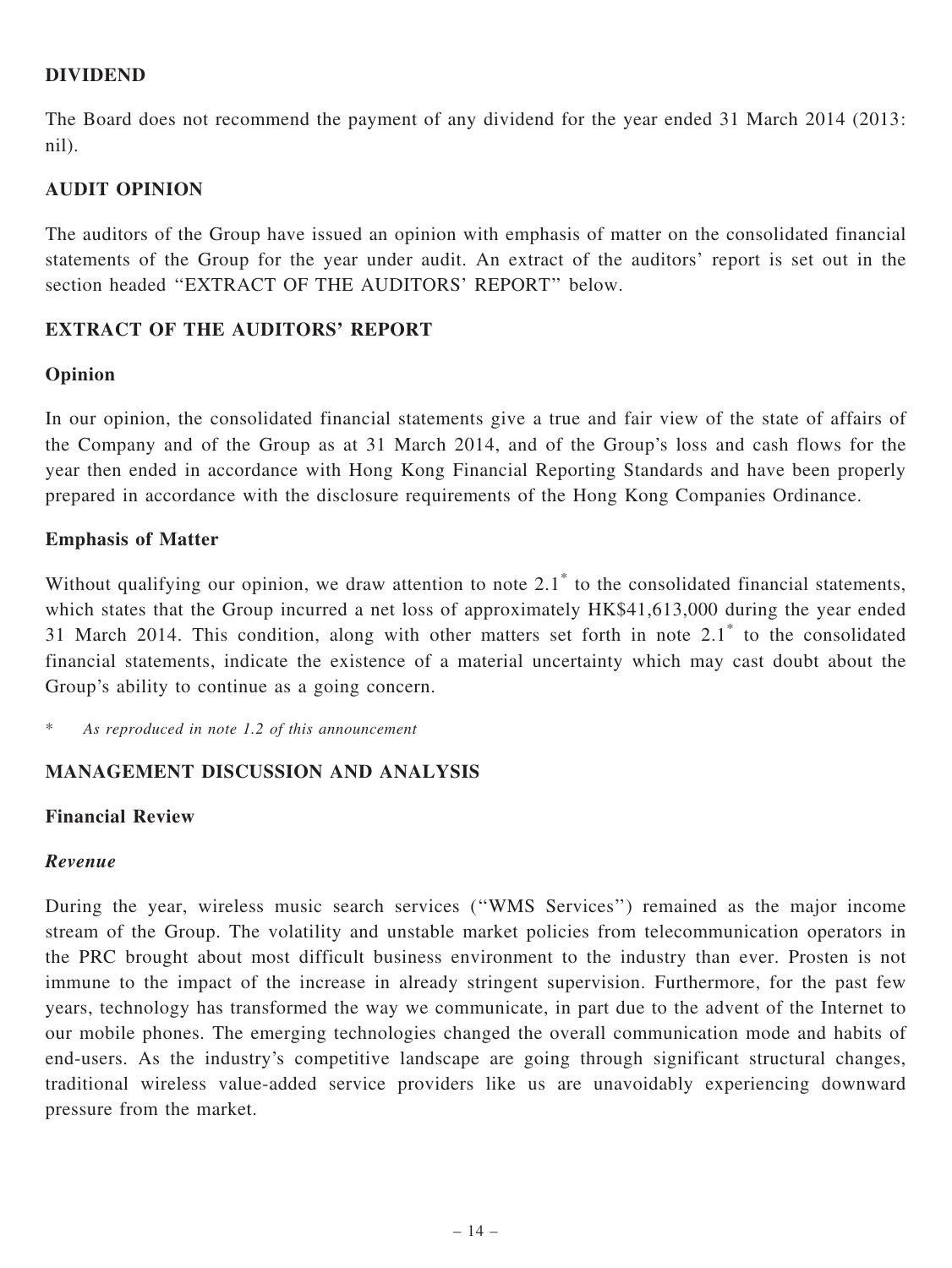The unexpected market constraints caused a major downturn in deployment of our products and services which hit an unprecedented low. Consolidated revenue for the year ended 31 March 2014 was approximately HK\$24.2 million, representing a decrease of approximately 57.6% over the last year's revenue of approximately HK\$57.2 million. In previous announcements and reports, the Group already reported the impacts to the Group's financial performance as a result of the prolonged discussion with a subsidiary of China Mobile Limited (''China Mobile'') for which a new charging model in relation to the Group's WMS Services via China Mobile network was made. Such impacts also caused a decrease in the Group's revenue.

# Cost of sales

As a result of decline in revenue, cost of sales of the Group decreased from approximately HK\$29.8 million for the year ended 31 March 2013 to approximately HK\$11.9 million for the year ended 31 March 2014 representing a decrease of approximately 60.1%.

## Gross profit margin

During the year, the Group has gradually moved away from products with less attractive returns with the target to maintain its gross profit margin. As a result, the Group is able to master an increase in gross profit margin to about 50.7% in current year.

## Other income and gains

During the year, other income and gains amounted to approximately HK\$2.0 million, which was decreased by approximately HK\$0.3 million as compared with that of 2013 (2013: HK\$2.3 million). The decrease was due to decrease in fair value gain on an investment property.

## Selling expenses

For the year ended 31 March 2014, as a result of restructuring of the selling teams and tight control over promotional activities, the Group's selling expenses decreased by approximately HK\$3.7 million to approximately HK\$11.4 million (2013: HK\$15.1 million).

## Administrative expenses

Administrative expenses experienced an increase of approximately HK\$1.9 million from approximately HK\$38.2 million for the year ended 31 March 2013 to approximately HK\$40.1 million for the year ended 31 March 2014. The increase was mainly due to the impairment made against doubtful debts of about HK\$1.3 million and impact of share options issued in December 2013 which are immediately vested with the grantees with value of about HK\$2.0 million.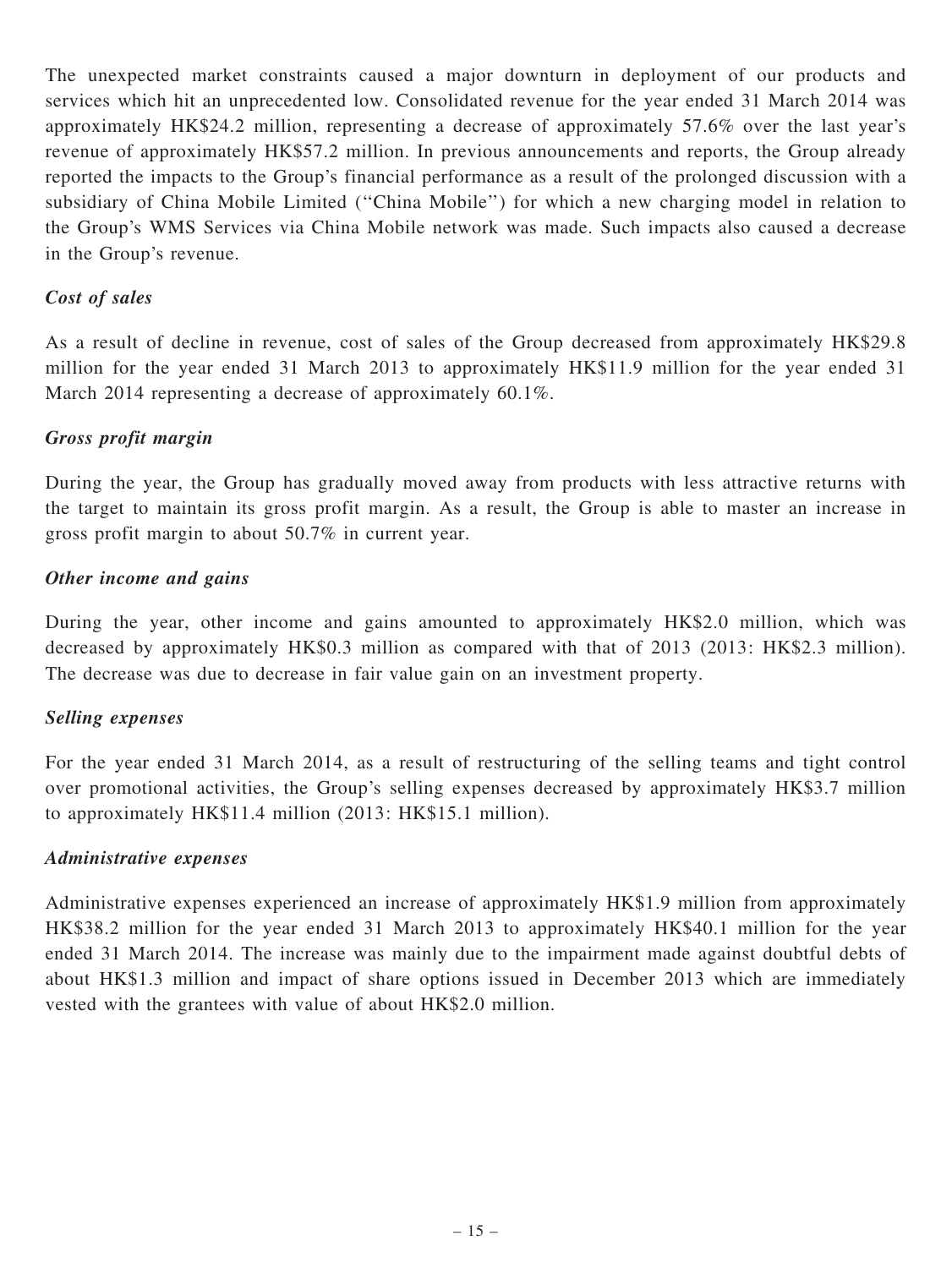## Other expenses

Other expenses mainly represented expenses for research and development and expenses of other nonoperating activities. Other expenses decreased from approximately HK\$5.4 million in 2013 to approximately HK\$4.2 million in 2014 which was mainly due to the decrease in non-operating staff costs during the year under review.

## Result for the year

The Group's loss attributable to equity holders of the Company amounted to approximately HK\$41.6 million, as compared to a loss of approximately HK\$29.4 million in 2013. The increase was mainly due to the decrease in revenue.

# Total equity

As at 31 March 2014, the total equity of the Group was approximately HK\$10.8 million (2013: HK\$49.5 million) and the net current assets of the Group was approximately HK\$0.6 million (2013: HK\$39.4 million) with a current ratio (calculated by dividing current assets to current liabilities) of 1.0 (2013: 2.1). The decrease in the total equity, net current assets and current ratio was mainly due to the loss incurred during the year.

# Liquidity and financial resources

The Group adopts a prudent cash and financial management policy. In order to achieve better cost control and minimise the cost of funds, the Group's treasury activities are centralised and cash is generally placed in deposits with banks.

During the year under review, the Group mainly financed its operations by revenue generated from its operations. As at 31 March 2014, total cash and cash equivalents and pledged bank deposits of the Group amounted to approximately HK\$12.6 million and HK\$0.3 million respectively, representing a decrease of approximately HK\$26.5 million and HK\$12.4 million from approximately HK\$39.1 million and approximately HK\$12.7 million as at 31 March 2013. The Group's cash resources was used up to finance the operations of the Group, while the pledged deposit was used to fully repaid of the Group's bank loan during the year. Thus, as at 31 March 2014, the Group's gearing ratio (calculated by total bank borrowings over total equity) was 0% (2013: 23.0%). There was no seasonality as to the Group's borrowing requirements and no committed borrowing facilities.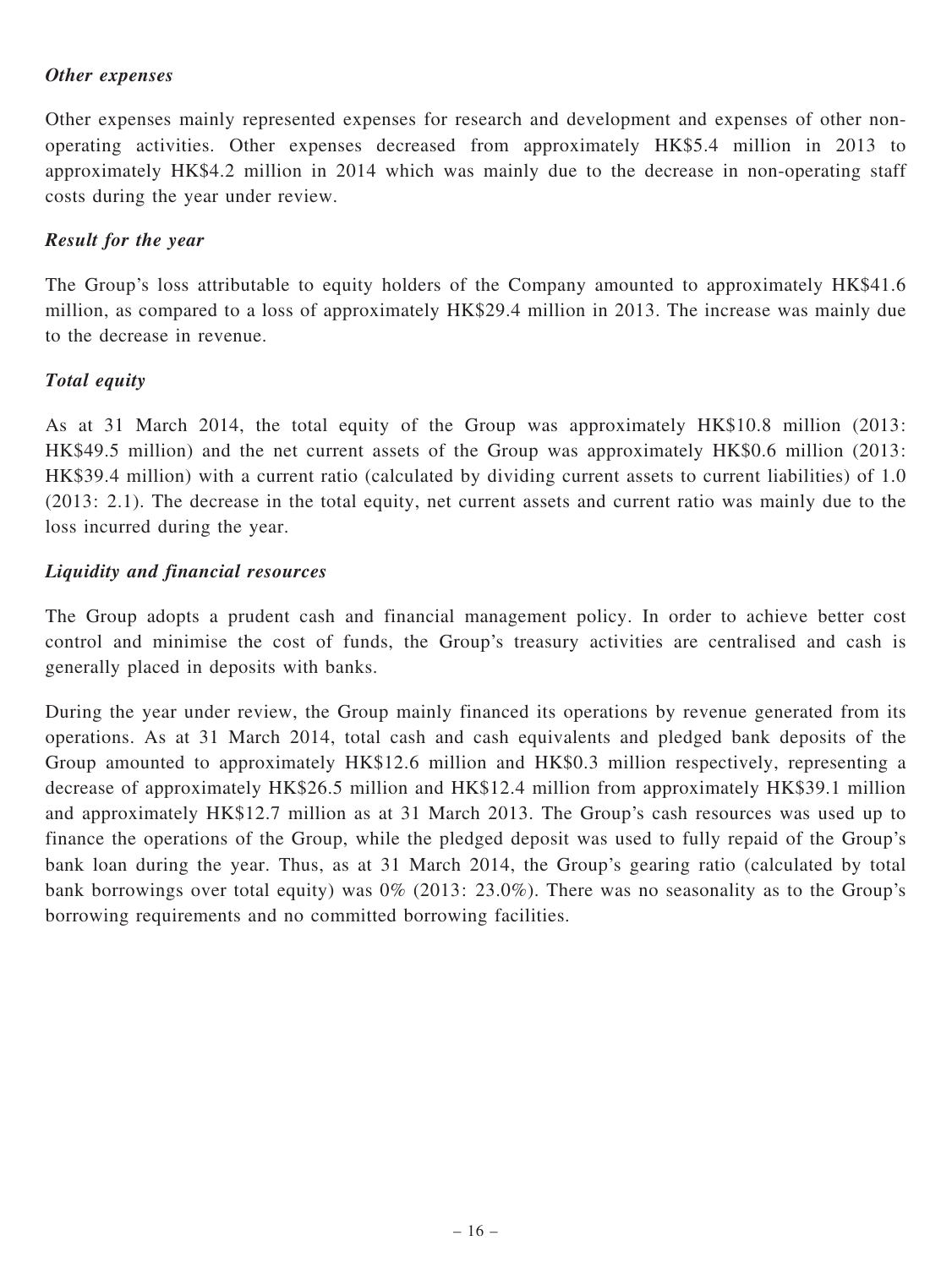# Treasury policies and foreign currency exchange exposure

As most of the Group's trading transactions, monetary assets and liabilities are denominated in Renminbi and Hong Kong dollar, the impact of foreign exchange exposure to the Group was minimal and there was no significant adverse effect on normal operations.

Cash is generally deposited at banks in the PRC and Hong Kong and denominated mostly in Renminbi and Hong Kong dollar. As at 31 March 2014, no related hedges were made by the Group (2013: nil).

## Contingent Liabilities

As at 31 March 2014, the Group had no material contingent liabilities (2013: nil).

## Significant investments, acquisitions or disposals

There were no significant investments or material acquisitions or disposals by the Company during the year ended 31 March 2014 (2013: nil).

## Capital structure

The shares of the Company were listed on GEM on 28 March 2000. There was no change of the Company's capital structure during the year under review.

## Employee and Remuneration Policy

As at 31 March 2014, the Group had a total of 75 employees (2013: 112). Total staff costs for the year ended 31 March 2014 slightly increased to approximately HK\$28.7 million (2013: HK\$28.1 million) mainly due to the increase in expenses related to share options granted in December 2013.

The Group's remuneration policy is basically determined by the performance of individual employees and Directors and the market condition. In addition to salaries and discretionary bonuses, employee benefits included medical schemes, pension contributions, share option schemes and staff training.

## Business Review and Outlook

For the 2014 financial year, with the rapid growth of the mobile internet users, the Group has developed new products during the year under review. In addition to the provision of existing wireless music search and entertainment services, we also developed the application supporting internet and mainstream mobile phone platforms.

The Mi-Cu Ringtone (咪咕鈴聲) is a project aiming at deepening the cooperation with China Mobile Music Base (中國移動音樂基地). It allows the users to search music, download ringtones and polyphonic ringtones as well as sharing their music in friend zone through wireless devices or smart mobiles.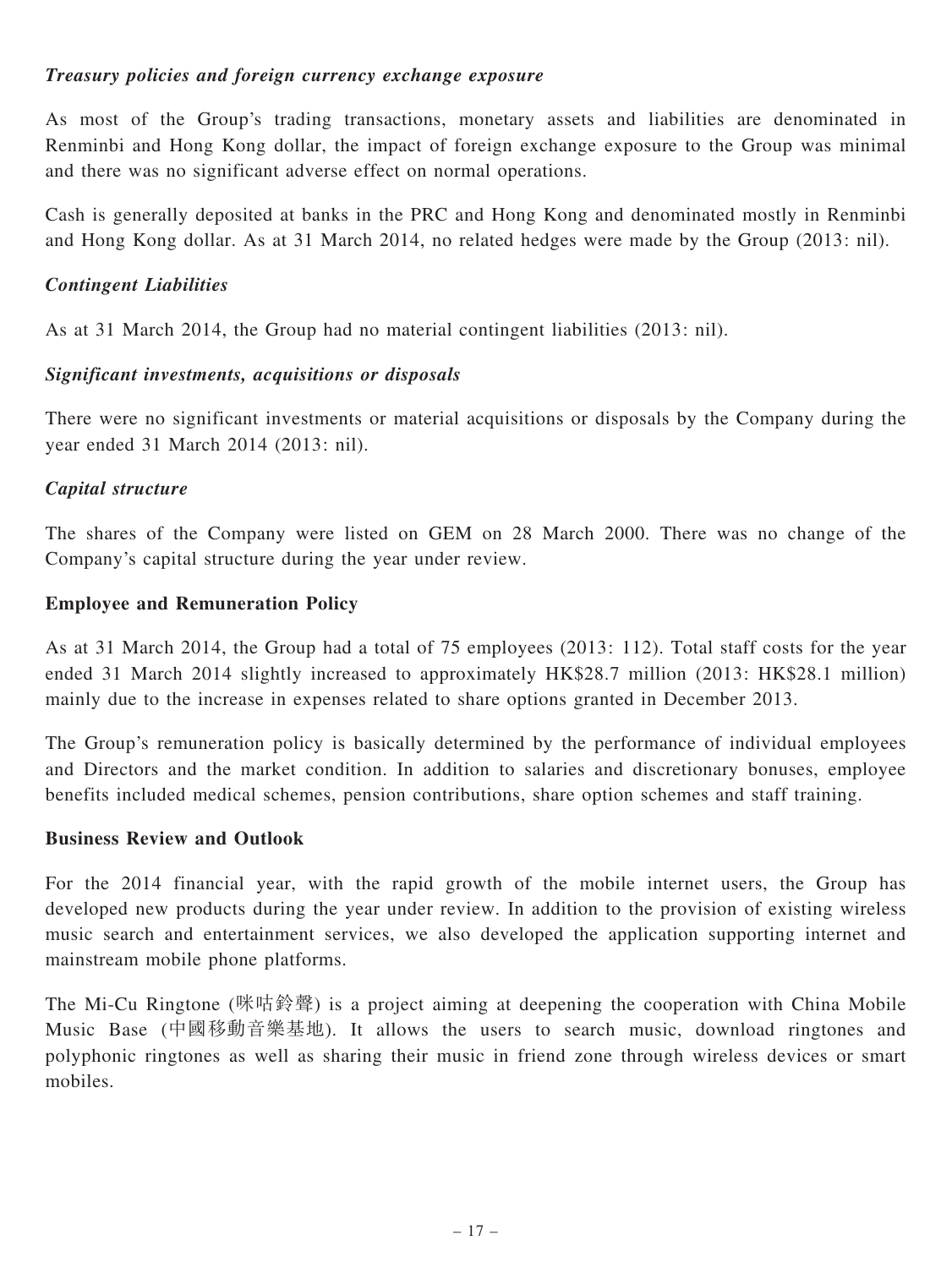The lottery interaction zone is a fully open lottery community. It enables lottery users to interact with others by publishing long articles containing lottery commentaries and analytical information of lottery on the microblog and helps to form close relationship between users and lottery types when lottery users focus on specific types of lotteries. This will help our lottery website to determine which lotteries users prefer to buy and provide users with customized contents including lottery information and bet solutions, allowing the users to obtain more useful information for placing bets on lottery more accurately.

Meanwhile, the Group will continue its cooperation with China Mobile on wireless music search projects and will launch a new operation support project with China Mobile Music Base, which is designed to enhance the active participation of special members of China Mobile Wireless Music Base to improve their frequency and efficiency of use. The members of which have now exceeded 100 million. We will work together with China Mobile Music Base, put much effort on information collection and conduct innovative marketing campaign in order to enhance the active participation of Mi-Cu special members.

With the popularization of the 4G technology, the business focus of the operators has shifted to dataflow-based business. We are now proactively developing an application to promote dataflow consumption and manage dataflow in a reasonable way, whilst at the same time, actively seeking for opportunities in the e-commence industry as well as establishing new business model by integrating the traditional manufacturing corporates and internet and mobile internet. Our product innovation capability and extensive operating experience in mobile internet represents the critical factors for the Group's future success.

# COMPETING INTERESTS

None of the Directors or the controlling shareholders of the Company or their respective associates (as defined under the GEM Listing Rules) have any interests in a business which competes or may compete with the business of the Group, or has any other conflict of interest with the Group during the year under review.

# PURCHASE, REDEMPTION OR SALE OF THE COMPANY'S LISTED SECURITIES

Neither the Company nor any of its subsidiaries has purchased, redeemed or sold any of the Company's listed securities during the year under review.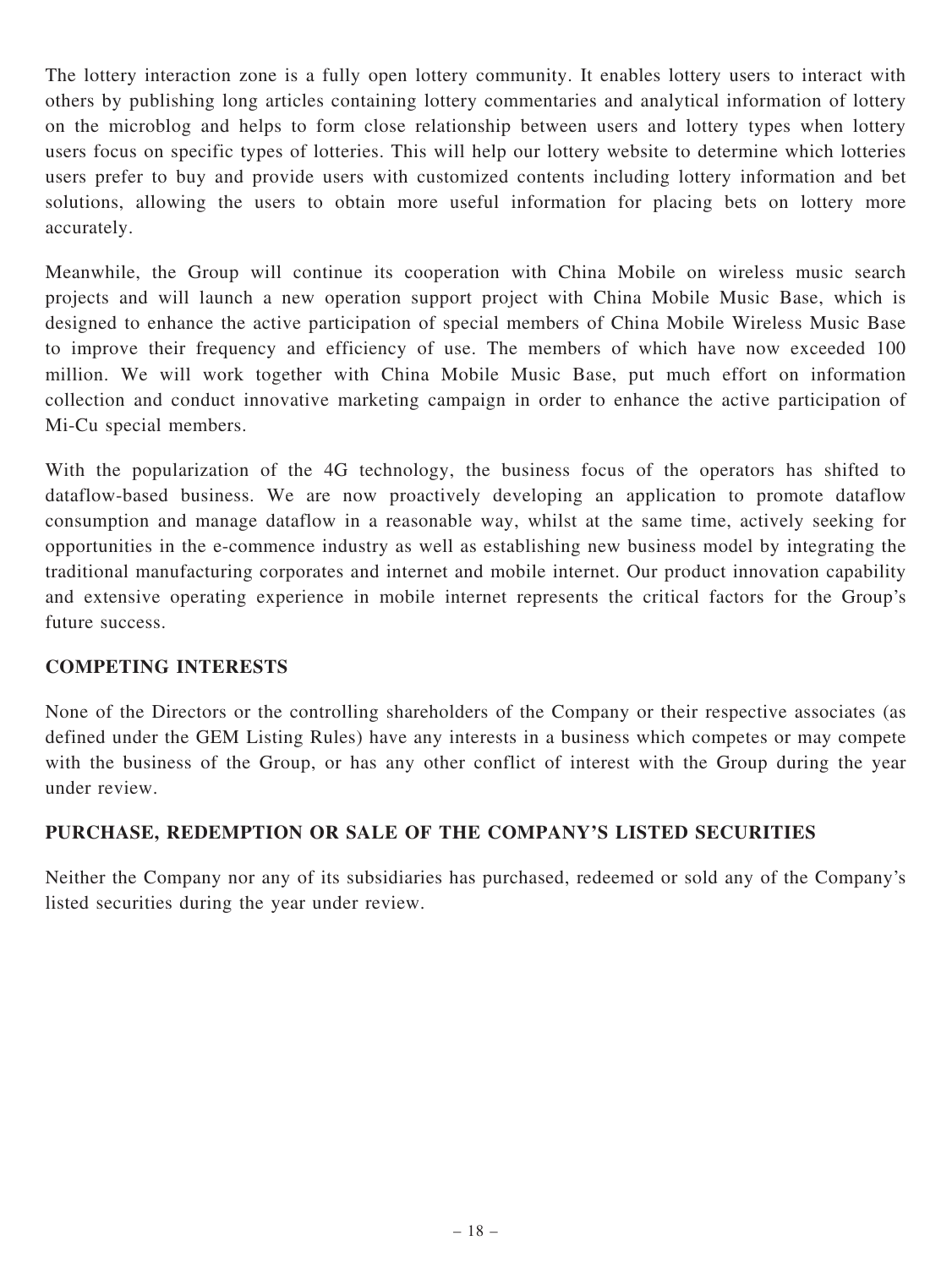# DIRECTORS' SECURITIES TRANSACTIONS

The Company has adopted a code of conduct regarding securities transactions by Directors on terms no less exacting than the required standard of dealings as set out in Rules 5.48 to 5.67 of the GEM Listing Rules. In response to specific enquiry made by the Company, each of the Directors gave confirmation that he/she complied with the required standard of dealings and the code of conduct regarding securities transactions by the Directors throughout the year ended 31 March 2014.

# CORPORATE GOVERNANCE CODE

The Company has complied with all the code provisions set out in the Corporate Governance Code (the ''CG Code'') as contained in Appendix 15 to the GEM Listing Rules throughout the year under review.

# AUDIT COMMITTEE

The Company established its audit committee (''Audit Committee'') on 7 March 2000 and has formulated and from time to time amended its written terms of reference in accordance with the provisions set out in the CG Code. The primary duties of the Audit Committee include review and supervision of the Group's financial reporting system and internal control procedures, review of the Group's financial information and review of the Group's relationship with its auditors.

As at the date of this announcement, the Audit Committee comprised three independent non-executive Directors, namely Mr. Tam Chun Wan (Chairman of the Audit Committee), Ms. Tse Yuet Ling, Justine and Ms. Lai May Lun.

The Audit Committee has reviewed this announcement and has provided advice and comments thereon.

# REMUNERATION COMMITTEE

In accordance with the CG Code, the Company established its remuneration committee (''Remuneration Committee'') on 17 June 2005 with written terms of reference. The principal responsibilities of the Remuneration Committee include making recommendations to the Board on the Company's remuneration policy and structure for all Directors and senior management and reviewing the specific remuneration packages of all executive Directors and senior management by reference to corporate goals and objectives resolved by the Board from time to time.

The Remuneration Committee comprises two independent non-executive Directors, namely Ms. Tse Yuet Ling, Justine (Chairman of the Remuneration Committee), Ms. Lai May Lun and one executive Director, Mr. Yip Heon Keung.